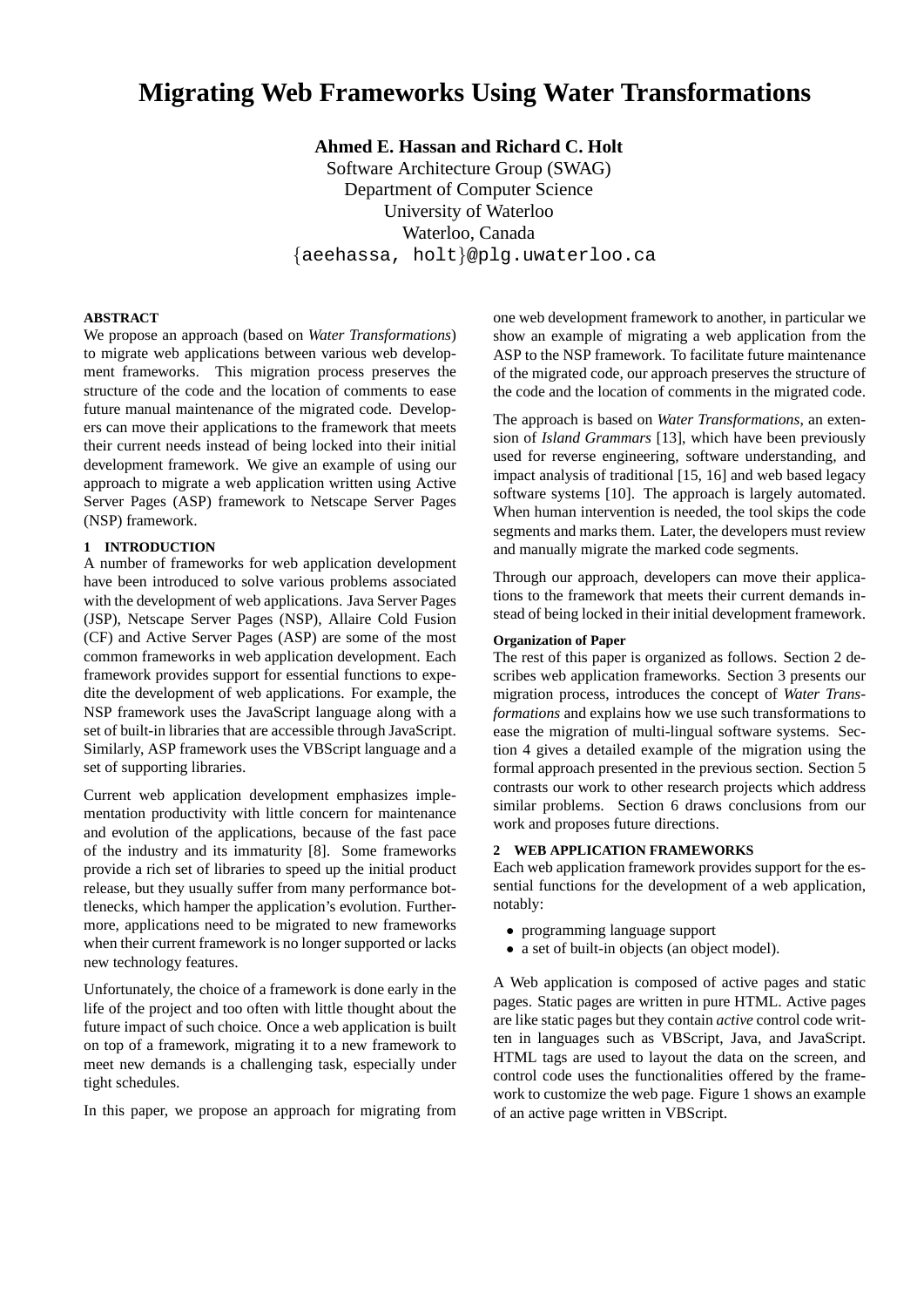

### **Figure 1:** Example ASP File

When a client requests a static page, the server returns the page without modification. When a client requests an active page, the server preprocesses it. The control code is executed and the result of the execution is merged with the static content and returned to the requesting browser. The example shown in Figure 1 when viewed in a browser will appear as a page with title Main Page. The page will either welcome the logged-in user or ask the user to log into the system.

# **WEB FRAMEWORKS PROGRAMMING LANGUAGES**

Various programming languages are used in the development of active pages in a web applications. VBScript, Java, Cold-Fusion, and JavaScript are the most commonly used ones.

VBScript is the main programming language for the Active Server Page (ASP) framework. VBScript is a subset of the Visual Basic language developed by Microsoft Corporation. It is a scripting language that is interpreted and runs primarily on Microsoft Windows. It is a weakly typed language with only one data type (Variant). It supports procedural and object-oriented programming paradigms, but it is not a true object-oriented language. Instead, it is an object-based language that permits developers to specify objects (in terms of methods and properties) but does not support other objectoriented features such as inheritance. The VBScript language is not as well documented as the JavaScript Language. No extensive reference manual exists that describes the language in detail. To develop our migration tool, we examined many systems and code samples written in VBScript to infer the language's structure and syntax.

JavaScript, also called ECMAScript [7], is the main programming language used in the Netscape Server Pages (NSP) framework. It is an object-based scripting language; it is not a subset of any other language. It shares many similarities with object-oriented languages such as the Java and C++ languages. The language is developed under the control of the ECMA [6] standardization organization. JavaScript is the name of Netscape Corp.'s implementation of the ECMAScript language whereas JScript is Microsoft Corp.'s name. Both implementations are supersets of the ECMAScript language; they provide extensions specific to the implementing company. The extensions add many built-in objects and provide mechanisms for the language to interact more easily with other components in the NSP framework. The ECMAScript language can be interpreted or compiled. It has many built-in data types such as String, Number, Boolean, Object, Array, Null, and Undefined. New types cannot be defined. The language is loosely typed; the data type of variables do not need to be defined ahead of time and conversion between the different data types is done automatically without the need of a cast operator. The data type of a variable is based on the value of the variable at run-time.

ColdFusion (CF) is another web development framework, developed by Macromedia Corp [1]. Whereas JSP and ASP are based on active code embedded in HTML, CF uses a specialized markup language called Cold Fusion Markup Language (CFML) which is embedded in HTML as well. CFML has tags which represent the control flow of a traditional programming language such as <CFIF> or <CFELSE>. Figure 2 shows a program written in the CFML markup language.

**1:** <HTML> **2:** <CFOUTPUT>Hello World</CFOUTPUT> **3:** </HTML>

**Figure 2:** "Hello World" Active Page Written in Cold Fusion

Finally, Java Server Pages (JSP) framework permits the embedding of active code written in the Java programming language, a strongly typed object-oriented language which shares many similarities with the Modula-3 and C++ languages.

## **WEB FRAMEWORKS COMMON WEB OBJECT MODEL**

Each language is supported by a set of built-in objects which are provided by each web application development framework. These objects abstract the commonly needed functionalities in the development of a web application, such as access to the client's request or the maintenance of the client's state across multiple HTTP requests. As we studied various web applications development frameworks we were able to define a set of common objects across all frameworks:

#### *Request*

The Request object represents a server side model of a web browser request. It is commonly used to retrieve information entered by a user in a form or to retrieve cookies stored on the client side.

#### *Response*

The Response object represents the information sent from the web server to the web browser. It is used to write output back to the browser.

#### *Session*

The Session object represents a particular user session. A user session starts when the user's browser requests the first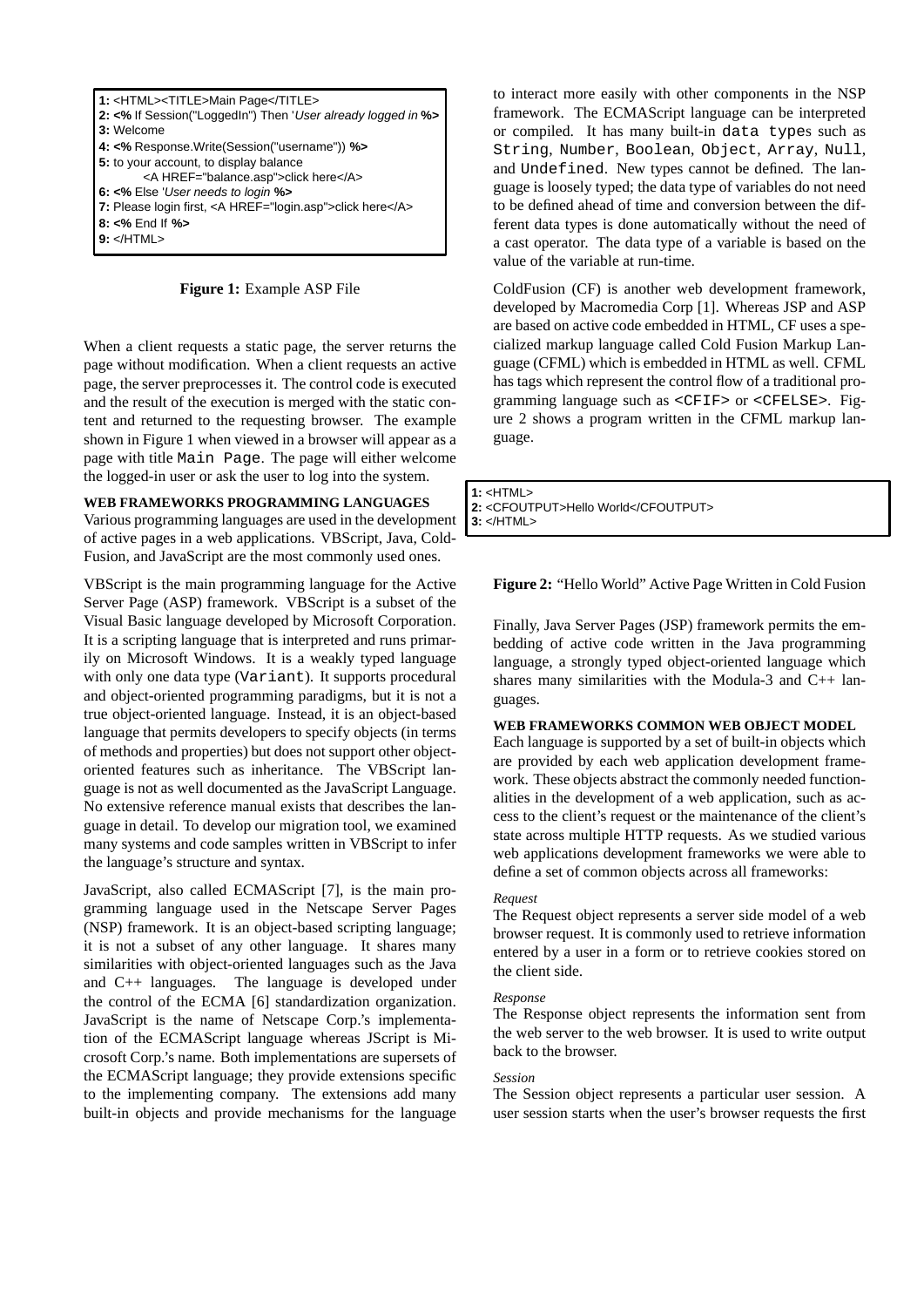page from a web site. It ends after a preset period of time since the last page request by the user. The session can also be terminated on demand, for example if the users log out from the web application before shutting down their browsers. This object stores the session variables that retain their values as the user browses from one page to the next in the web application.

# *Application*

The Application object represents a global space for the whole web application. A web application starts when the first page in the application is requested by a browser. It ends when the application server is terminated. Application variables are shared between all the active pages. An Application object may store a variable to count how many users have accessed the application since it started. Also it can be used to pool database connections for reuse by the active pages.

# *Server*

The Server object represents the internal state of the application server. It stores common configuration properties that are shared among the applications running on the application server. For example, the email of the server administrator may be stored in the Server object.

# *Error*

Each application page has an Error object that represents all the errors that occurred during the interpretation of the application page by the server.

Table 1 maps the various objects in our common object model and the built-in objects in the JSP, NSP, ASP, and ColdFusion frameworks. Using this mapping we are able to easily migrate across the frameworks' built-in objects, as we explain later.

# **3 THE MIGRATION PROCESS**

This section presents our process for migrating web applications to a new framework. As described in the previous sections, web applications contain two types of pages: active pages, and static pages. Static pages do not contain any control code; thus they are framework independent and aren't processed during our migration process. Instead we focus on migrating active pages, which contain control code that is framework or language dependent.

It is common for the migrated code to undergo repeated change: many new features and enhancements are added to it. Thus, an automated migration process which produces unreadable code with comments stripped out of the original application isn't an acceptable solution as the migrated application needs to be manually maintained and evolved under the new framework.

Furthermore, the user interface of the application, which is defined using the HTML code intermixed with the active code, should not be altered as the application is migrated to a new framework. The users of the application should not notice user interface changes. Consequently, we defined two main objectives for our migration process:

- 1. In the migrated application, the HTML code should remain in the same locations relative to the control code in the original application. The user interface should not be affected by the use of a different programming language or a development framework.
- 2. In the migrated application, code comments should remain in the same locations relative to the original source code so developers can still easily maintain the migrated application manually.

# **Island Grammars**

The intermixing of control code, comments inside the control code, and HTML in an active page tremendously increases the complexity of parsing such pages. In our previous work [10], we concentrated on visualizing web applications. We dealt with the existence of multiple sections written in different programming languages inside of a single source file by choosing to extract only the entities which we are interested in visualizing. By considering each processed file as an ocean of tokens, a set of extractors were developed using grammars for each island of interest (control code islands, HTML islands, etc.). Each extractor processes the source file and locates the subsections (islands) of interest in the file. Once these are located, the appropriate parse is performed to extract the information. For example if we define the HTML code as being our interested island, then all the control code tokens become water that is ignored by our HTML parser. Looking at Figure 1, that would mean lines 1, 3, 5, 7, and 9 are islands and the other lines are water.

As the size of an island grammar is much smaller than a full language grammar then the parsing done using Island grammars is much faster. As well, Island grammars are more robust to changes in the language or to simple syntax errors as they only specify small sections of the language in detail and not the whole language. Furthermore, a full knowledge of the parse tree is not required.

**Definition:** An **Island Grammar** is a grammar which contains two types of productions: a) productions which describe constructs of interest (*Islands*), and b) liberal productions which catch the remaining uninteresting sections (*Water*).

Formally, for a context free language (CFL)  $L_G$ , a context free grammar (CFG) G, such that  $L(G) = L_G$  is defined as  $G = (V, \Sigma, S, P)$ , where

- 1. V and  $\Sigma$  are finite sets with  $V \cap \Sigma = \emptyset$ : V is the set of variables or nonterminal symbols, and  $\Sigma$  is the alphabet of terminal symbols (terminals)
- 2.  $S \in V$  is the *start* symbol; and
- 3. P is a finite set of productions or grammar rules of the form  $A \to \alpha$ , where  $A \in V$  and  $\alpha \in (V \cup \Sigma)^*$ .

We define an *Island Grammar*  $G_I = (V_I, \Sigma_I, S_I, P_I)$  as a set of constructs of interest  $I \subseteq \Sigma^*$  such that  $\forall i \in I$ , S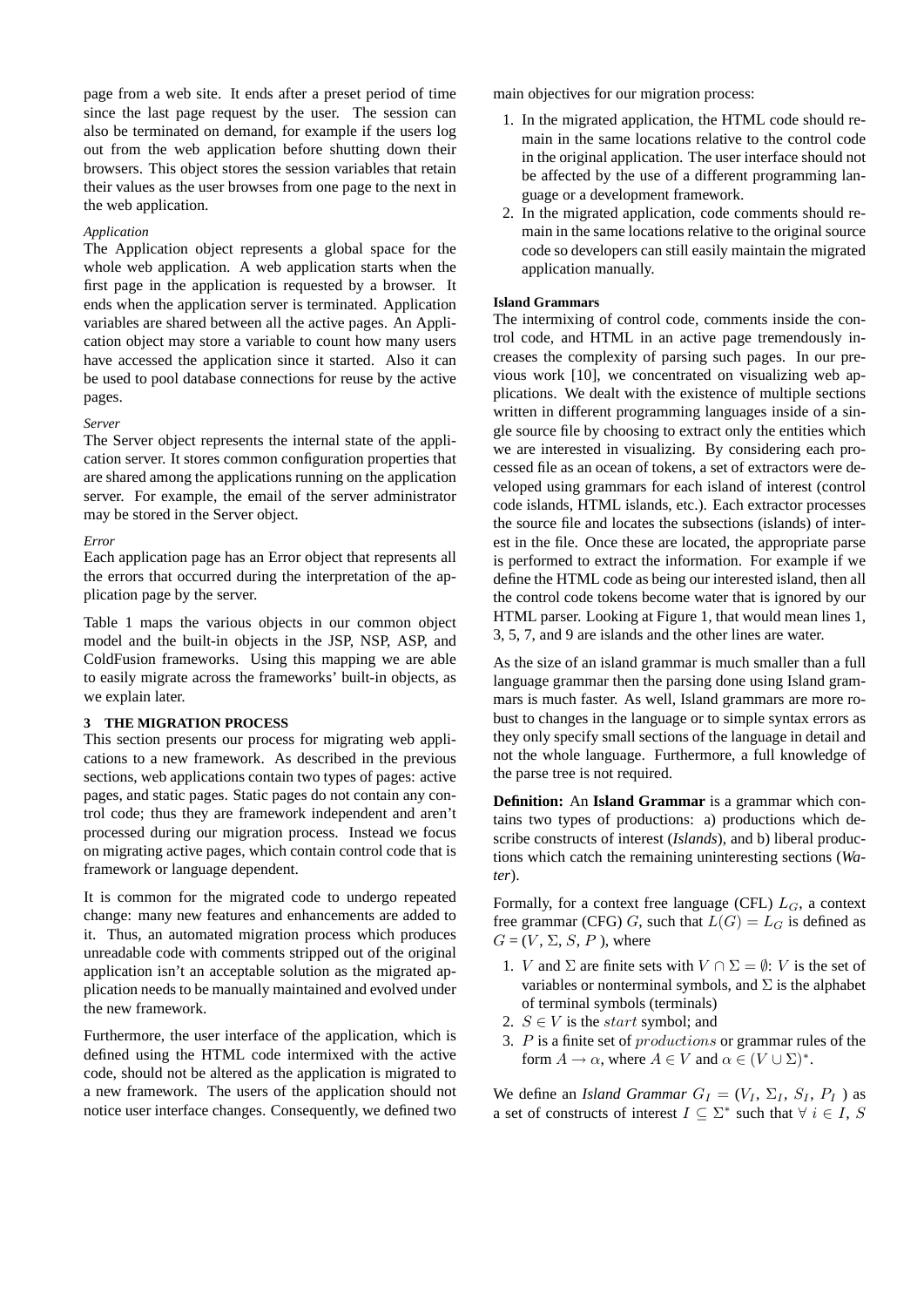| <b>Common</b><br><b>Objects</b> | ASP<br>Objects | <b>NSP</b><br>Objects | <b>JSP</b> Objects                                                                               | <b>CF</b> Objects               |
|---------------------------------|----------------|-----------------------|--------------------------------------------------------------------------------------------------|---------------------------------|
| <b>Request</b>                  | Request        | Request               | javax.servlet.ServletRequest                                                                     | <cfhttpparam></cfhttpparam>     |
| <b>Response</b>                 | Response       | 1                     | javax.servlet.ServletResponse                                                                    | $\langle$ CFOutput $\rangle$    |
|                                 |                |                       | javax.servlet.jsp.JspWriter                                                                      |                                 |
| <b>Session</b>                  | <b>Session</b> | Client                | javax.servlet.http.HttpSession                                                                   | <cfapplication></cfapplication> |
|                                 |                |                       |                                                                                                  | <cfcookie></cfcookie>           |
| <b>Application</b>              | Application    | Project               | javax.servlet.ServletContext                                                                     | <cfapplication></cfapplication> |
| <b>Server</b>                   | Server         | Server                | javax.servlet.ServletContext                                                                     | <cfregistry></cfregistry>       |
|                                 |                |                       | javax.servlet.ServletConfig                                                                      |                                 |
| Error                           | ASPError       | Ssjs_onError          | java.lang.Throwable                                                                              | <cferror></cferror>             |
|                                 |                |                       | 1. NSP does not encapsulate Response related methods in their own object; instead they reside in |                                 |

the global namespace.

**Table 1:** ASP, NSP, JSP and CF Object Models Mapped to the Common Web Object Model

 $\Rightarrow$  \*  $s_1$ *is*<sub>2</sub>, where  $s_1$  and  $s_2 \in \Sigma$  and  $s_1$ *is*<sub>2</sub>  $\in L_G$ . This definition ensures that the island grammar is more liberal than the original grammar *i.e.*  $L(G) \subseteq L(G_I)$ . Therefore  $G_I$  can correctly parse text that is not valid under G. As the input of the migration process is valid under  $G$  we do not have to be concerned about this fact.

#### **Water Transformations**

Whereas *Island Grammars* are used to help in lightweight understanding of large code bases, they are not capable of performing powerful language transformations/migrations. As the generated parse tree is restricted to the island (areas of interests), the transformations can only be done on simple/local areas inside in the islands of interests [15]. In this paper, we tackle the problem of migrating web applications. To perform the migration we simply need to migrate the control code written in languages such as VBScript, or JavaScript; while keeping the rest of the source file intact and the locations of HTML, code comments fixed relative to the control code. To accomplish this task, we identified three different alternatives:

1. Remove all the HTML and control code comments from the active page, perform the language/framework migrations, then re-inserts the HTML and code comments. In [3] the authors propose this approach to handle comments during the migration of a legacy COBOL system. Their approach removes the comment from the legacy code, performs the migration, then re-insert comments using a modified diff algorithm which compares the pre-migration code and the post-migration code; and attempts to re-insert the comments in the appropriate locations. We chose not to use this approach because the extensive intermixing between HTML code, control

code, and comments in a single active page file would increase the complexity of the proposed diff algorithm.

- 2. An alternative approach is to extend the grammar of the control code language to support intermixing HTML code, comments, and control code. For example to migrate from JavaScript to VBScript, we would extend the JavaScript and VBScript language grammars to support the embedding of HTML code and comments in the generated parse tree. Furthermore, we would need to have rules to specify how these new comment and HTML tokens are processed during the language transformation. Certainly, the complexity of extending each programming language grammar to support such intermixing is too high since it would require a good understanding of the grammars of each language, and good experience in crafting such complex grammars. Furthermore this would increase the complexity of the grammars which would slow down the migration process. Therefore we decided not to adopt this approach.
- 3. Our last alternative and the one we adopt is *Water Transformations*. The approach is a more light weight technique to migrate multi-lingual source code bases. The complexity of developing the transformation technique is much simpler than the other two described approaches. By unifying the various languages into one language, the approach reduces the complexity of the migration process.

We now explain *Water Transformations*. Given a file that has a large intermixing of different languages (comments, HTML, and control code), we define an *Island Language*. The island language is the language we are interested in migrating. For our case that would be the control code lan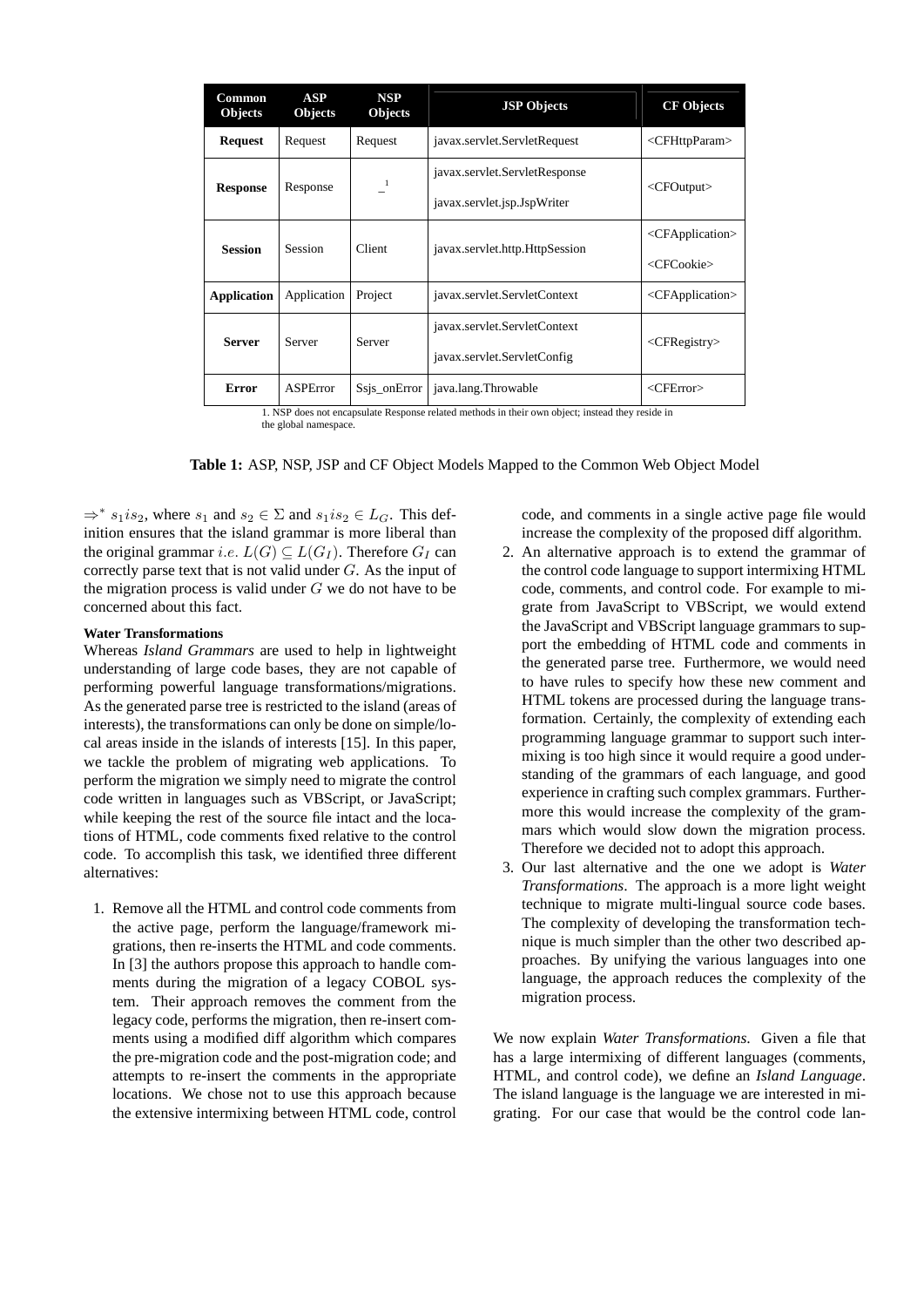guages, such as JavaScript, or VBScript. Following the same analogy as *Island Grammars*, the rest of the tokens are considered as *Water*. We now define *Water Transformations*, which are code transformations that convert water tokens to special islands. These islands follow the syntax of the island language (in our case the control code language). Once we apply these *Water Transformations* on the input file, the result is a valid file in the language of the island with no Water (uninteresting) tokens.

We then perform the migration using the grammar of the island language. The migration can be performed by any technique described in the extensive literature of language migration.

After the migration is performed, the inverse of the water transformations is applied on the output to revert the special islands back to water. The final output is a migrated file with the location of the HTML code and source comments left constant relative to the location of the newly migrated control code.

**Definition:** We define a **Water Transformation**  $T_W$ , as the transformation that maps each set of consecutive tokens

 $(s_i)^*$  in the input file to  $A_j$   $(i.e.$   $(s_i)^* : \frac{Tw}{X_j} A_j$ , where  $\forall i$ ,  $(s_i)^* \nsubseteq L(G_I); \forall j, A_j \subseteq L(G_I);$  and  $j \in \{1, ..., n\}$ , where n is the number of independent consecutive streams of tokens  $(s_i)^*$  in the input file.

In simpler terms, each continuous stream of tokens that are not valid in the island language,  $(s_i)^* \nsubseteq L(G_I)$  are mapped to A<sup>j</sup> which is valid in the *island language*. For example, during the migration of an active page in ASP to NSP we can transform each stream of continuous HTML code into a call to a dummy function called HTMLCALL(). Whereas the HTML code is not valid in the VBScript language, HTMLCALL() is valid in the VBScript langauge.

Using *Water Transformation*, the migration of a software system can be written formally as:

 $T_W^{-1}(T_M(T_W(Input\text{.File}))),$ 

where  $T_M$  is the migration transformation, which converts from one programming language to the other.  $T_W^{-1}$ , the

*Inverse Water Transformation* is defined as  $A_j$  :  $\frac{T_{W}^{-1}}{W}$  $T_M^{-1}(A_j) = (s_i)^*$ . This formula can be extended to as many embedded languages as needed. A more general formula is:

$$
T_{W_x}^{-1}(\ldots T_{W_1}^{-1}(T_M(T_{W_1}(\ldots(T_{W_x}((Input\_File)))))))).
$$

In the following section we present a case study of the migration process and a more detailed example rather than the abstract examples presented in this section. We use the term *Preprocessing* to indicate the application of the *Water Transformations* and the term *Postprocessing* to indicate the application of the *Inverse Water Transformations*.

**4 CASE STUDY: AN EXAMPLE OF THE MIGRATION PROCESS**

Figure 3 shows an overview of the migration process. In this section, we show the migration of a simple application page to clarify the details presented in the previous section. More complex pages have been migrated but we use this simple example page to showcase the various stages in the migration process. The migration process is divided into four main stages:

- 1. The *Preprocessing* stage removes the HTML code and comments from the active page. These are set aside to be later inserted into the migrated file in the (*Postprocessing* stage). This stage corresponds to the rmHTML and rmComment boxes in Figure 3.
- 2. The *Language transformation* stage translates the active code from the initial programming language to the programming language used by the target web application framework. The translation is carried out by a program written in TXL [18].
- 3. The *Object model mapping* stage transforms access to objects in the original application framework to the corresponding objects in the target framework. For example, we would map *Response.Write* to *Write* to migrate from the ASP to the NSP frameworks.
- 4. The *Postprocessing* stage reinserts the HTML code and comments that were removed in the *Preprocessing* stage. This corresponds to the addHTML and addComment boxes in Figure 3.

We now discuss these stages in more detail.

# *Preprocessing Stage*

During the *Preprocessing* stage the active page is processed by two Perl scripts:

1. The first Perl script (rmHTML) processes the ASP file and replaces contiguous sections of HTML code with a call to dummy function named HTMLCALL() with a numbered parameter to permit the reversal of this step after the migration. The removed HTML code is stored in another file in an XML format. This XML file and the numbering is used later to reconstruct the full NSP file. Figure 4 shows the result of this action when processing the active page shown in Figure 1.

| 1: HTMLCALL(1);                                        |
|--------------------------------------------------------|
| 2: If Session("LoggedIn") Then 'User already logged in |
| $3:$ HTMLCALL $(2);$                                   |
| 4: Response. Write (Session ("username"))              |
| $5:$ HTMLCALL $(3)$ ;                                  |
| 6: Else 'User needs to login                           |
| 7: HTMLCALL(4);                                        |
| $8:$ End If                                            |
| $9:$ HTMLCALL $(5);$                                   |

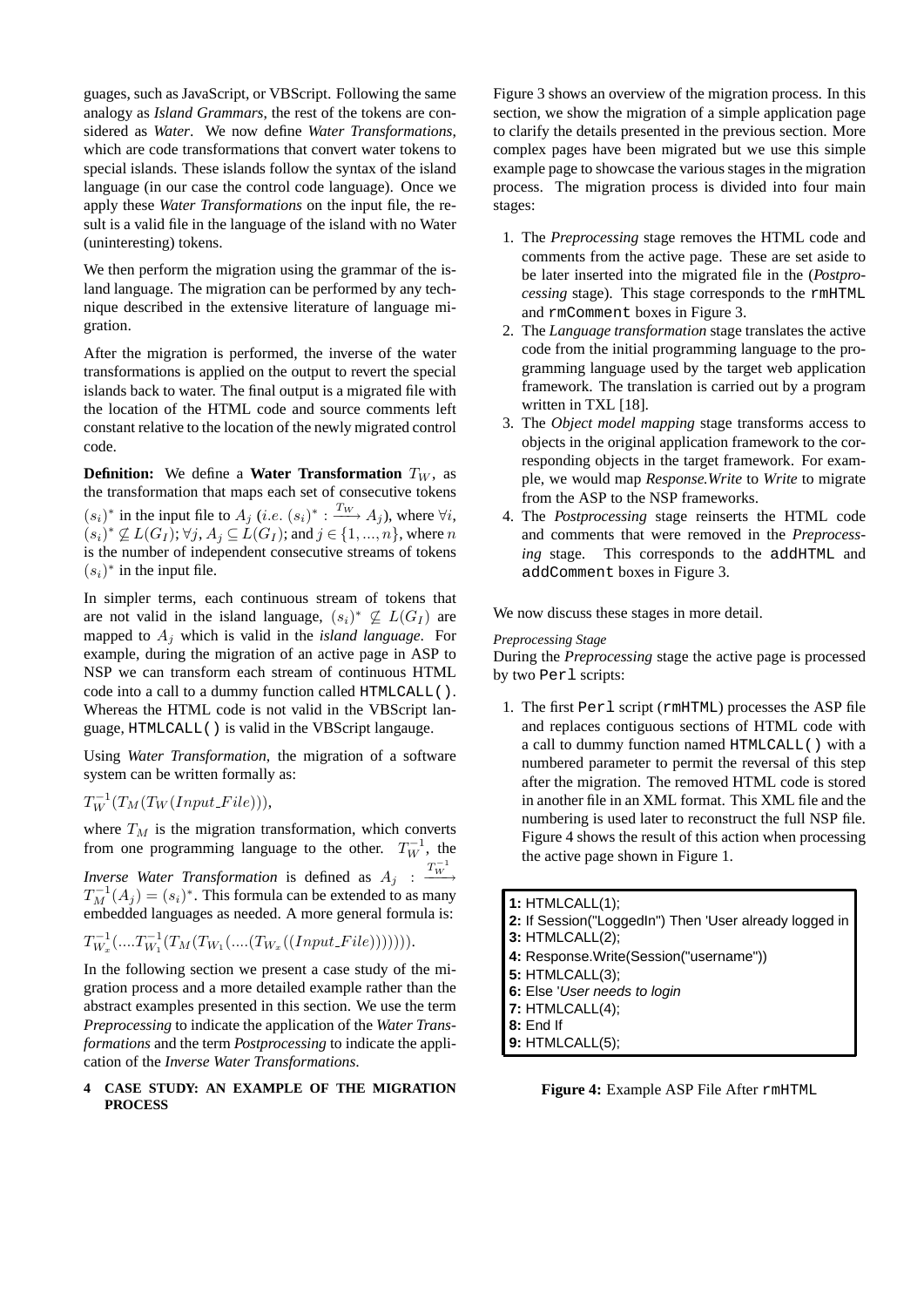

**Figure 3:** Migration Process

2. The second Perl script (rmComment) processes the output of the first script; it removes each line of comments in the VBScript code and replaces it with a call to dummy function named COMMENTCALL() with a numbered parameter. Furthermore, it performs some massaging of the source code to reduce the complexity of the grammar used in the following step to parse the VBScript file. For example, it adds a semicolon at the end of each line of VBScript and breaks all statements that are separated with a ":" into separate lines<sup>1</sup>. Figure 4, shows the results after running the rmComment script.

# **1:** HTMLCALL(1); **2:** If Session("LoggedIn") Then; COMMENTCALL(1); **3:** HTMLCALL(2); **4:** Response.Write(Session("username")); **5:** HTMLCALL(3); **6:** Else; COMMENTCALL(2); **7:** HTMLCALL(4); **8:** End If ; **9:** HTMLCALL(5);

**Figure 5:** ASP File After rmComment

At the end of the *Preprocessing* stage, the output file contains a valid VBScript program with no comments and with each line terminated by a semi-colon as shown in Figure 5.

As our migration process is performed on each file separately and code changes are only reflected locally in the processed file/code section, our migration process is simple and scalable. The location of code segments is not susceptible to large changes during migration, thus the location of HTML and comments remains constant relative to the active migrated code.

*Language Transformation and Object Model Mapping Stages* Once the *Preprocessing* stage is completed, the output is processed by two programs written in the TXL [18, 3] programming language. The TXL programming language is a hybrid functional/rule-based language with unification, implied iteration and deep pattern matching. It is useful for structural analysis and transformation of formal notations such as programming languages, specification languages, structured documents. It was used extensively during the Y2K analysis of COBOL/PL1 programs to repair date problems [5, 2]. The TXL language provides high level constructs to:

- 1. Build parse trees of an input program, based on BNF specification.
- 2. Transform the parse trees using rules which are specified using the tree structure and textual patterns.
- 3. Re-emit the transformed parse trees.

| $1:$ HTMLCALL $(1);$                      |
|-------------------------------------------|
| 2: If (Client.LoggedIn) { COMMENTCALL(1); |
| $3:$ HTMLCALL $(2);$                      |
| 4: Write(Client.username);                |
| $5:$ HTMLCALL $(3);$                      |
| 6: } else { COMMENTCALL(2);               |
| $7:$ HTMLCALL $(4);$                      |
| 8: }<br>9: HTMLCALL(5);                   |
|                                           |



Figure 6 shows the results of the two TXL programs:

 $1$ VBscript permits multiple statements on the same line if they are separated by ":"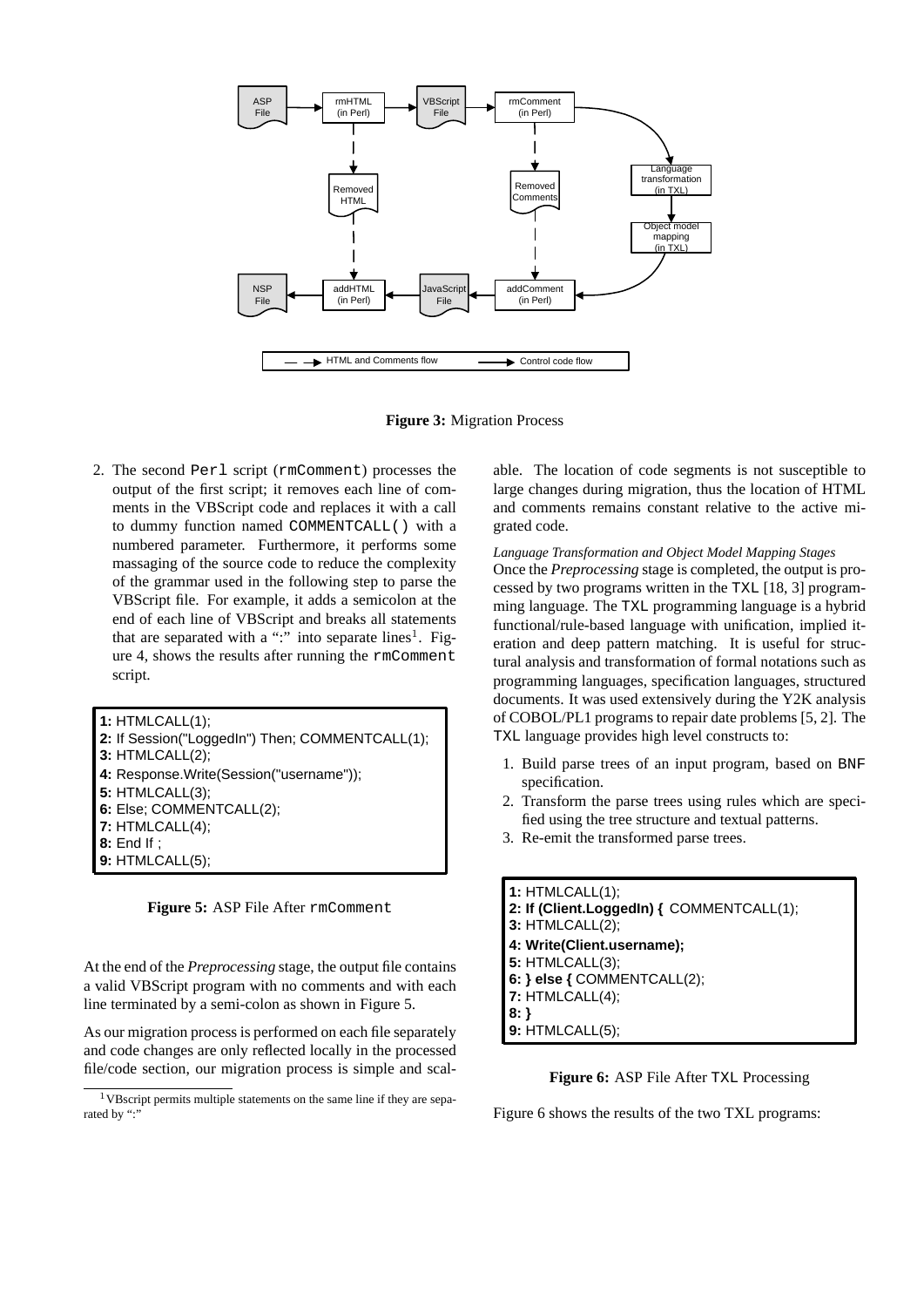- 1. The *language transformation* program translates one language to another, for example from VBScript code into JavaScript code. Due to the variation in the type systems of the web framework programming languages, special processing may be needed. For example, VB-Script is a weakly typed language with only one data type, while JavaScript is a weakly typed language which has multiple data types. In the general case, our migration process would need to determine the data types of the converted variables. Luckily, the JavaScript interpreter can determine the type of a variable at run-time based on its content. Thus, we do not need to perform type inference analysis to determine the types of variables. Instead the determination of the data types is left to the interpreter at run-time. Alternatively, to migrate an application which uses the ASP framework to one that uses the JSP framework, we need to determine the type of each variable as JSP uses a strongly typed language (Java). A type inference analysis is required. From our experience in studying web applications [9, 10, 11], we noticed that a large percentage of variables used in active pages are of type String. During the migration to a strictly typed language, the migration process may simply assume that all variables are of type String as it is the most used variable type in web applications. The developer will need to examine the result of the migration to JSP and correct the output.
- 2. The *object model mapping* program transforms object references to built-in objects provided by the ASP framework to references to the corresponding built-in objects provided by the NSP framework (refer Section 2). For example, during migration of an ASP file to a JSP file, each reference to the Request object is replaced with a reference to javax.servlet.ServletRequest object. This TXL program specifies more accurately the mapping between the various frameworks - for example, it details the mapping at the level of method names and parameter order and type rather than just the mapping between the objects as shown in Table 1. In the cases where no appropriate mapping exists, a special token <UNKNOWN> is inserted and manual intervention is needed to correct the output; or the user may extend the object model mapping and define new mappings for their own objects. Our approach does not migrate user's objects, instead these objects can be migrated using various other techniques or can be wrapped and accessed remotely by the web application if possible.

#### *Post-Processing Stage*

This is the last step of the migration. Two Perl scripts process the output of the previous stage:

1. The addComment script reinserts source code comments that were removed by rmComment script in the pre-processing stage. It scans the input file and replaces each call to the place-holder function COMMENTCALL() with the corresponding comment line stored in the "*Removed Comment*" XML file.

2. The addHTML script reinserts the HTML code that was removed by rmHTML script in the pre-processing stage. Calls to the place-holder function HTMLCALL() are replaced with the corresponding HTML code.

Figure 7 shows the results of this last stage of the migration from ASP to NSP frameworks. The active page shown in Figure 7 for the NSP framework is equivalent to the active page shown in Figure 1 for the ASP framework.

| 1: <html> <title>Main Page</title></html>                            |
|----------------------------------------------------------------------|
| 2: <server>If (Client.LoggedIn) { // User already logged in</server> |
| <b>3:</b> Welcome                                                    |
| 4: <server> Write(Client.username) ; </server>                       |
| 5: to your account, to display balance                               |
| <a href="balance.asp">click here</a>                                 |
| 6: <server> } else { 'User needs to login </server>                  |
| 7: Please login first, <a href="login.asp">click here</a>            |
| 8: <server> } </server>                                              |
| 9:                                                                   |
|                                                                      |

## **Figure 7:** Final NSP Active Page

#### **5 RELATED WORK**

A few methodologies/techniques have been proposed to migrate Enterprise Java Beans (EJB) application across servers developed by separate companies [12, 17]. The approaches are manual and are concerned with the variations between the EJB implementation of each application server. Our approach can be used to automate these proposed migration methodologies/techniques.

Tools have been proposed to automate or semi-automate the migration [4, 14]. These tools mostly focus on the migration of database access code in a web application. Our approach is not capable of processing complex variations in the database access code between the source and target framework. Instead we are only capable of migrating database access code that is done using built-in framework objects. Thus these approaches complement our work, in particular for applications that use complex database access techniques such as IBM's Net.Commerce.

## **6 OBSERVATIONS AND CONCLUSION**

Web applications are tomorrow's legacy software. With short release cycles and a highly competitive market, the need for tools to assist developers in maintaining them is clear and pressing.

In this paper, we extend our previous work [9, 10, 11] on the visualization of web applications to perform migrations of web application to new frameworks. Researchers have recognized the need to adapt traditional software engineering principles to assist in the development of web applications. Instead of proposing a new paradigm for migrating